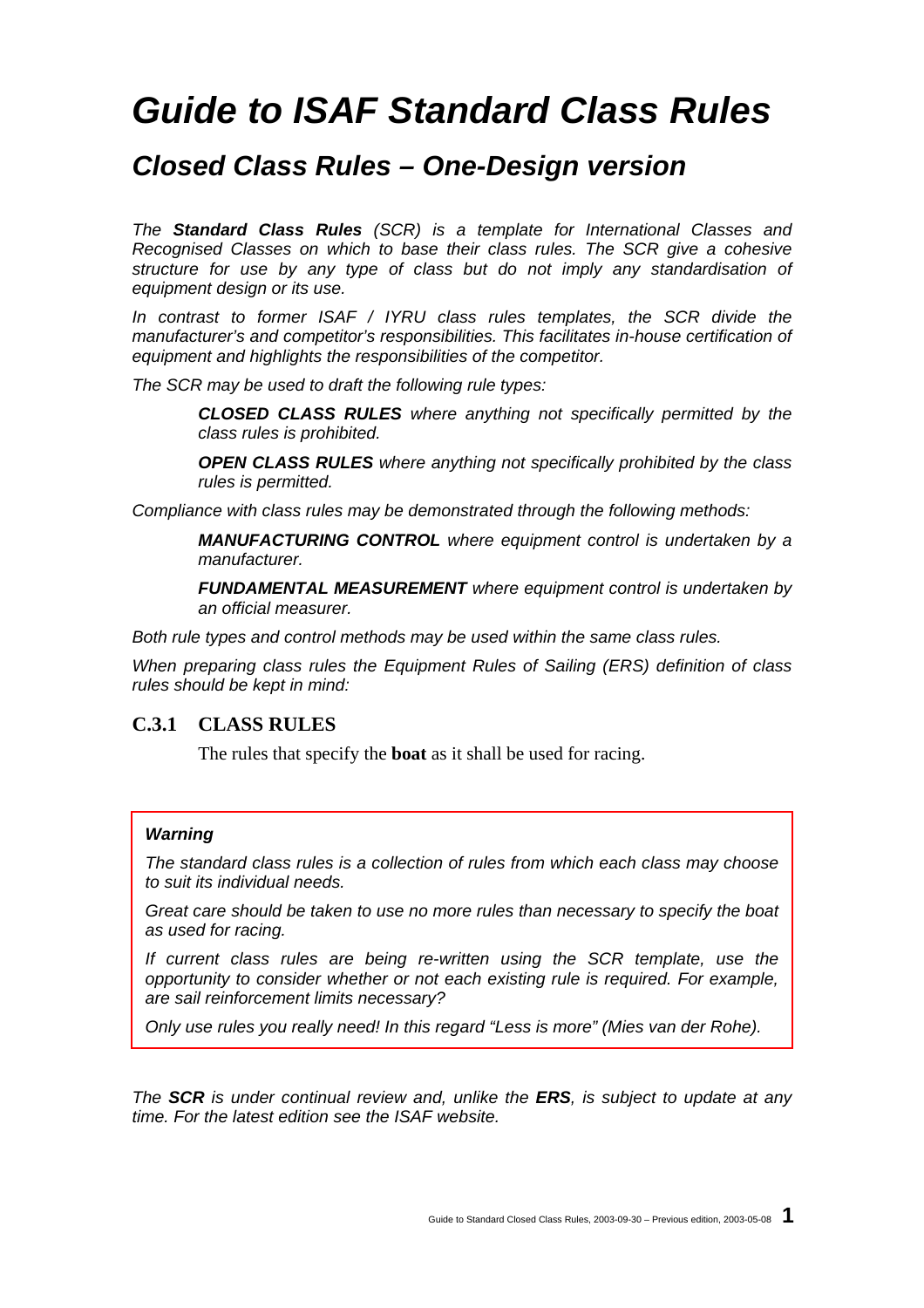# *GENERAL*

*The SCR is a model on which International Classes and Recognised Classes shall base their class rules.* 

*This guide is provided to help compose a set of class rules.* 

*Both the SCR and this Guide are available from ISAF in electronic form on disk.* 

# *THE EQUIPMENT RULES OF SAILING*

*As of November 1997 all classes applying for international or recognised status shall have class rules which accord with the ERS.* 

*The ERS define most pieces of equipment and regulate their use. They are published every four years in parallel with the RRS.* 

*Revised editions of the ERS will be published … months in advance of their implementation. This should give classes sufficient time to decide if they should continue to use any definitions that may have been amended and whether or not to use any new definitions that have been added.* 

*An ERS definition is only invoked by a class if it is used in its defined sense in the class rules (by using the word highlighted by bold font). This means that, when a new edition of the ERS is issued, any amended definition will be invoked.* 

*A class shall not use measurement points and measurement methods other than those defined in the ERS unless it has justifiable reasons for doing so and then only when these are clearly described in the class rules themselves.* 

#### *THE SECTIONS OF THE CLASS RULES*

*Section A shall state whether rules in Sections C to G are open class rules or closed class rules.* 

*Section D to G shall contain all rules that are required to be measured/checked at fundamental measurement. If a class permits component parts of a boat to be certified independently, all rules relevant to the component measurement/checking need to be in the appropriate section, i.e. no checks required for certification shall be placed in Section C.* 

*Section C shall contain rules that do not require fundamental measurement. If a component is certified, Section C shall contain measurements that involve more than one component, e.g. the position of a boom limit mark cannot normally be checked without setting the spar on the mast spar.* 

#### *CERTIFICATION OF COMPONENTS*

*It is of great advantage for the competitor if components can be certified independently. A replacement centreboard may then be purchased certified and used immediately; or a certified centreboard may be borrowed at an event in the case of equipment failure.* 

*Clearly the practise of permitting the use of certified components is only possible when the component is controlled by the class rules in such a way that components are interchangeable. The measurement system needs to be designed so that there is one point of control common between the hull and the component, or between two components. As an example the pivot point of a centreboard could be controlled in relation to the hull datum point and the shape of the centreboard controlled in relation to the centreboard pivot point.* 

**2** Guide to Standard Closed Class Rules, 2003-09-30 – Previous edition, 2003-05-08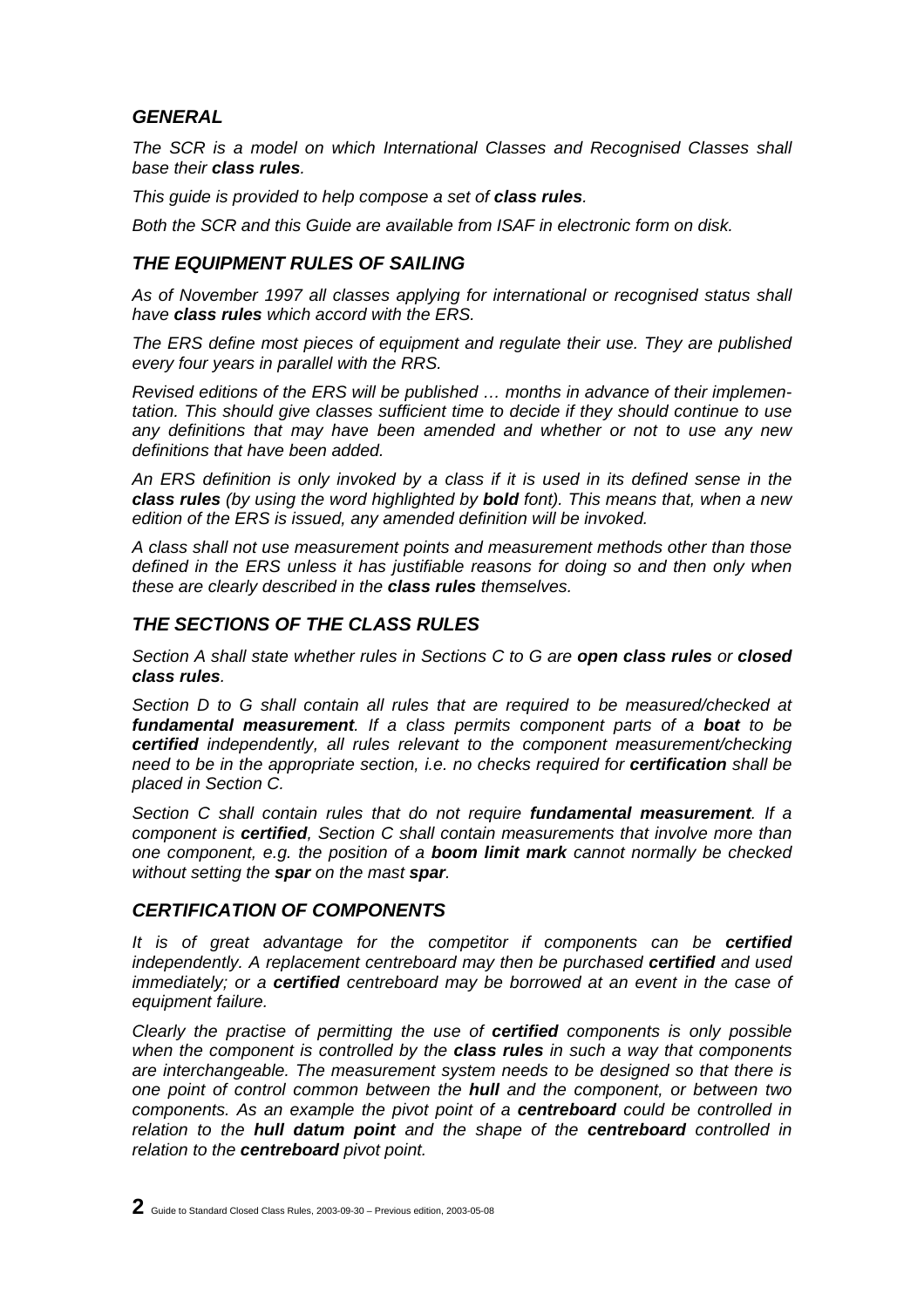*As mentioned above under "The Sections of the Class Rules", measurements that would require access to two components could be excluded from fundamental measurement. It is though wise to use this possibility sparingly and mostly for things like limit marks as it is a risk that such checks otherwise will not be carried out.* 

#### *USE OF DIAGRAMS*

*Diagrams may be used in the class rules to illustrate a particular position, point, placing, measurement or method.* 

*When used they should reduce the amount of descriptive text required and clarify or remove ambiguity.* 

*Care should be taken to avoid introducing conflict with the text and ambiguity. An*  example of this may be taken from the racing rules where it is imperative to give a *written order of the marks and the side on which each is to be left. Often it is better to omit a course diagram as there is then no scope for misinterpretation.* 

*Be aware that the ERS contain diagrams of the common hull, rig and sail measurement points. Where it is necessary to use a diagram similar to one used in the ERS it is preferred practice to use the same source material. Source material is available from … .*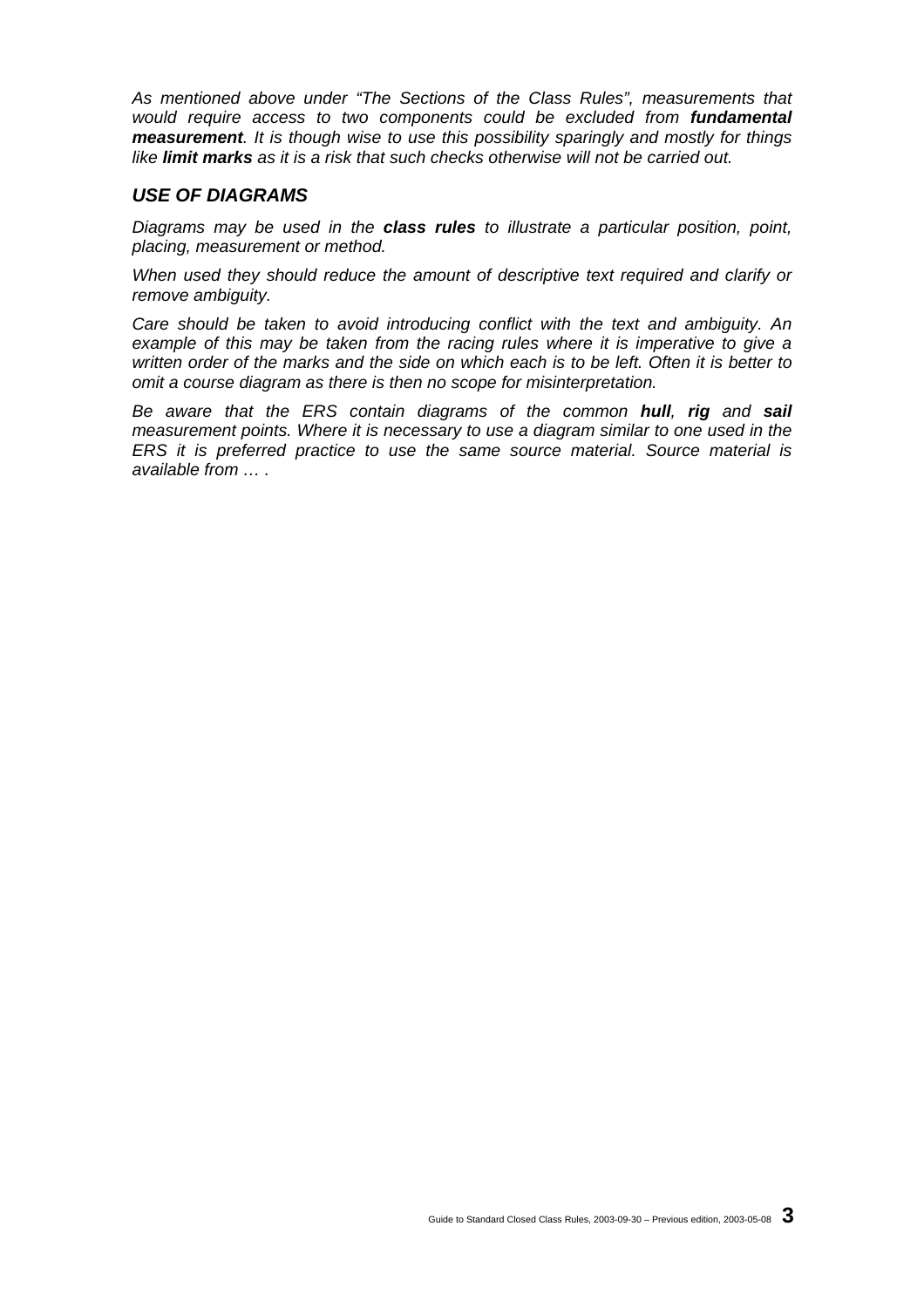# **Section A – GENERAL**

 *Class Rules can be categorised (ERS C.3) as:* 

 *Closed Class Rules, where the default is that anything not specifically permitted is prohibited.* 

 *Open Class Rules, where the default is that anything not specifically prohibited is permitted.* 

 *Previously the terms were "One Design" where the class rules were intended to produce boats being as close as possible to identical within given tolerances and "Development" where the purpose of the class rules was to control the parameters defining a permitted boat.* 

 *Important: In closed class rules nothing should be stated as prohibited unless the prohibition is an exception to something that is stated as permitted.*

 *The structure of the Standard Class Rules recognises that different sections of the class rules may be categorised independently in Section A.* 

#### **A.1 LANGUAGE**

 *For International Classes and Recognised Classes only English can be used. This "template" can however be used for any class, which so desires, and for national classes the relevant language can therefore be applied.* 

#### **A.3 AUTHORITIES AND RESPONSIBILITIES**

A.3.2 No legal responsibility with respect to these **class rules**, or accuracy of measurement, rests with:

the ISAF,

the MNA,

the ICA,

an NCA.

the **certification authority**,

an **official measurer**,

 *No claim arising from these class rules can be entertained.*

#### **A.5 ISAF RULES**

 *The ERS provides a framework for defining a boat, but a class may deviate from its definitions and procedures. This is not recommended and should only be undertaken in special cases, for example where characteristic features of a boat can not be properly covered by the ERS.* 

#### **A.6 SAILING INSTRUCTIONS**

A.6.2 *As amended by ISAF regulation 26.5(f) – Class events.*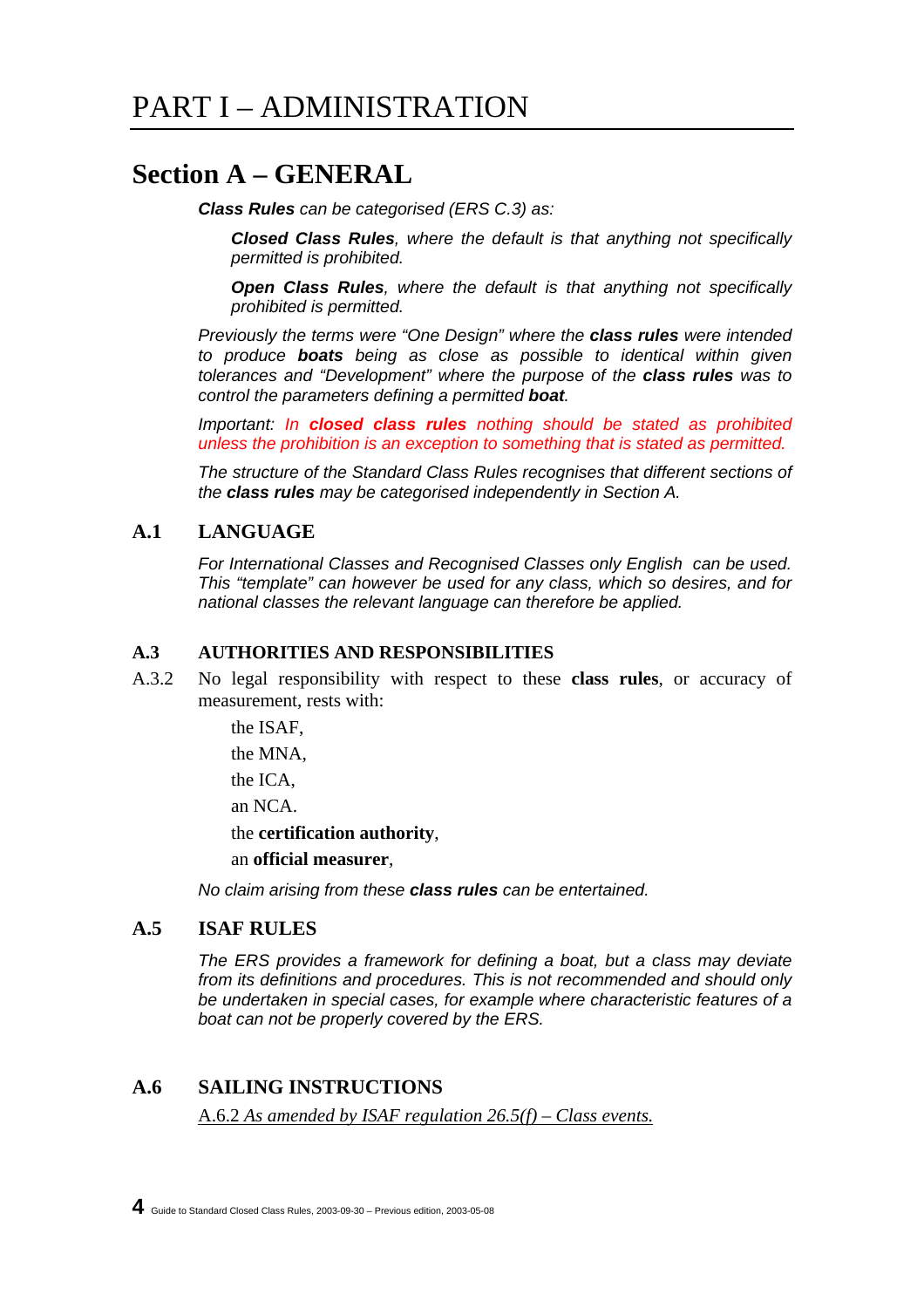## **A.7 CLASS RULES AMENDMENTS**

 *When a class has been granted international status it is under the absolute control of ISAF, and class rules cannot be changed unless such changes have been approved by ISAF in accordance with Regulation 10.3.13*

#### **A.8 CLASS RULES INTERPRETATIONS**

 *From time to time an interpretation of the class rules may be needed. Interpretations can only be made by a MNA, an ICA, Copyright Owners (i.e. the designer of the boat), a Manufacturer or an International Measurer and the ISAF Regulation 10.3.14 outlines the procedure.* 

 *ISAF regulation 26.11.1 only apply to the ISAF Classes.* 

 *Previous editions gave different methods of obtaining interpretation generally and at an event. This edition has deleted the at an event interpretation because it is now believed international communications have sufficiently improved to enable the Regulation to be applied in all cases.* 

#### **A.9 INTERNATIONAL CLASS FEE(S) AND ISAF PLAQUE**

 *The procedure given in the Standard Class Rules is the "normal" and recommended procedure. Other arrangements could be possible.* 

 *This applies to ISAF International Classes only.* 

#### **A.10 SAIL NUMBERS**

 *Depending on which organisation is actually administering the class (see A.5.2 in the Standard Class Rules), sail numbers could also be issued by the ICA or a NCA.* 

#### **A.11 HULL CERTIFICATE**

 *To define the 3 different methods of controlling corrector weights.* 

#### **A.12 INITIAL CERTIFICATION**

 *On measurement forms.* 

 *Standardised format.* 

 *Who keeps?* 

 *Necessary for certain types of classes only.* 

 *Measurement forms for components.* 

### **A.13 VALIDITY OF CERTIFICATES**

 *The text in this rule of the Standard Class Rules is mandatory and cannot be changed in class rules.* 

#### **A.14 RE-CERTIFICATION**

 *The text in this rule of the Standard Class Rules is mandatory and cannot be changed in class rules.* 

# **Section B – Boat Eligibility**

For a **boat** to be eligible to *race*, the rules in this section shall be complied with.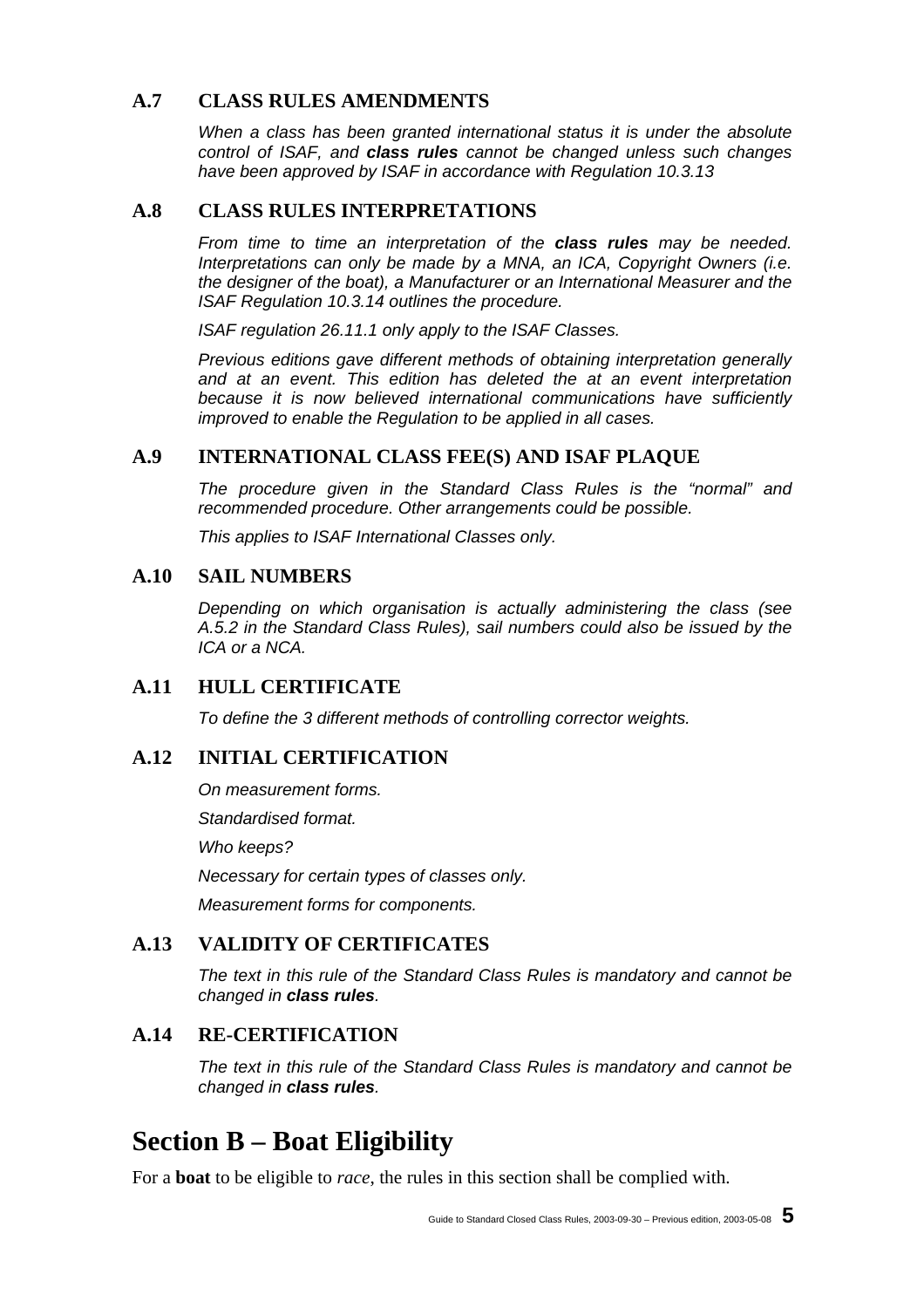#### **B.1 CERTIFICATE**

 *The text in this rule of the Standard Class Rules is mandatory and cannot be changed in class rules.* 

#### **B.3 FLOTATION CHECK**

 *This is normally only necessary for certain keelboats. Detail the size, type and placement of flotation marks.* 

# **B.4 CLASS ASSOCIATION STICKER**

 *The use of Class Association Stickers may vary. If used detail their use, type and placement.*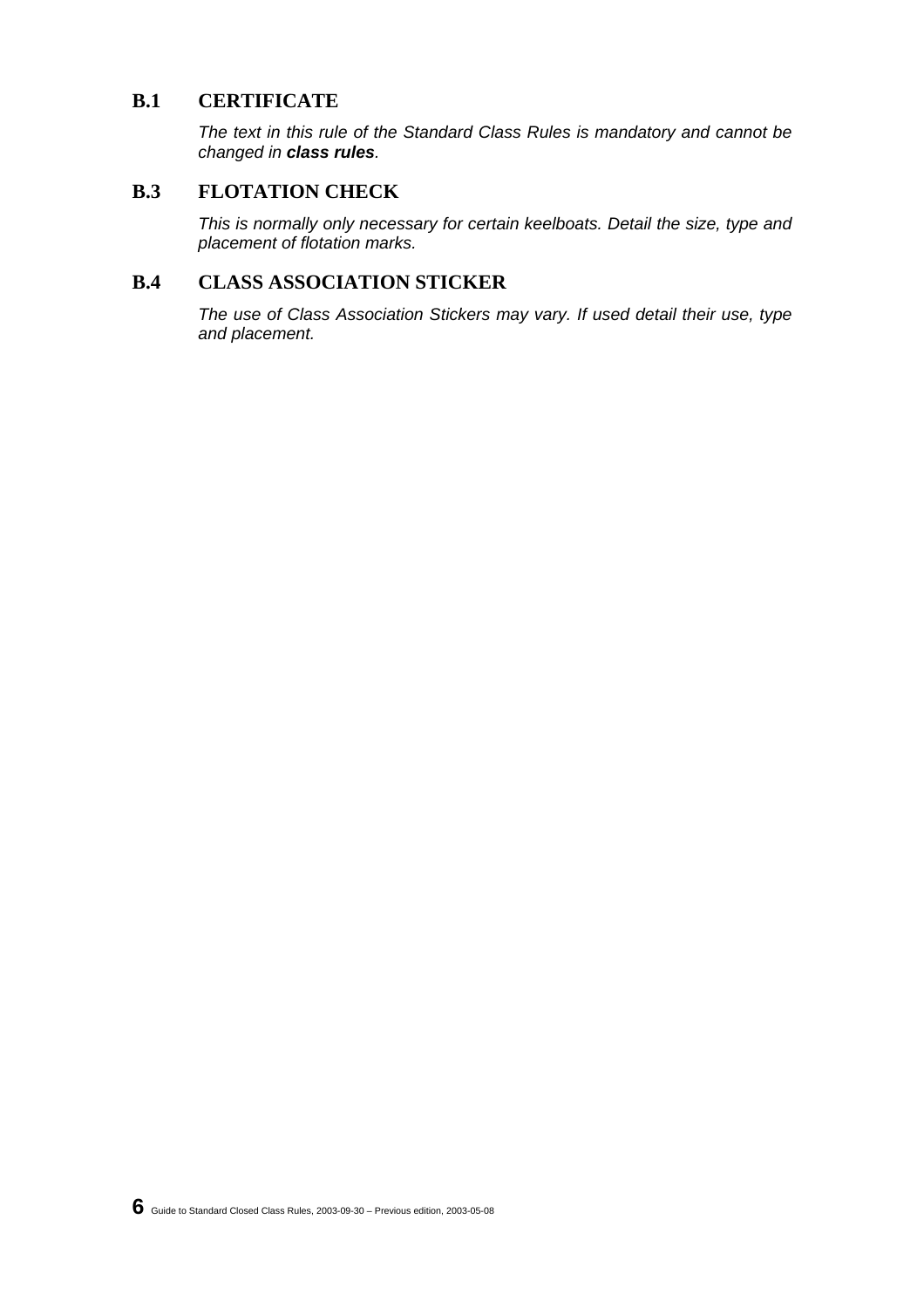# PART II – REQUIREMENTS AND LIMITATIONS

The **crew** and the **boat** shall comply with the rules in Part II when *racing*. Measurement to check conformity with rules of Section C is not part of **fundamental measurement**.

The rules in Part II are **closed class rules**. Measurement shall be carried out in accordance with the ERS except where varied in this Part.

*The text "The rules in Part II are closed class rules" to be used if all Sections in Part II are closed class rules. Otherwise it should be stated under "Rules" in each section whether the rules in that section are "closed class rules" or "open class rules".* 

#### *NEEDS TO BE A REFERENCE TO CLASS RULES COMPLIANCE*

# **Section C – Conditions for Racing**

*Rules that are not part of fundamental measurement are placed in this section. The reason could be either that compliance with the rule could only be checked at an event or that checking requires access to one or more parts that are individually certified.* 

# **C.1 CREW**

#### C.1.1 LIMITATIONS

 *Specify crew number limitations as in the standard class rules. Other subjects could be nationality and sex.* 

#### C.1.2 WEIGHTS

 *Specify crew weight limitations.* 

#### **C.2 ADVERTISING**

 *Mandatory. All classes shall have a stated policy on advertising.* 

# **Section D – Hull**

#### **D.1 COMPONENT PARTS**

D.1.1 MANDATORY

 *Include any mandatory items which make up the total hull assembly. Do not include items specified in D.1.2.* 

D.1.2 OPTIONAL

 *Include any optional items which may be included as part of the hull assembly. Do not include items specified in D.1.1.* 

# **D.2 GENERAL**

D.2.1 MEASUREMENT

 *Be consistent with other rules (e.g. E.2) and the class measurement philosophy.*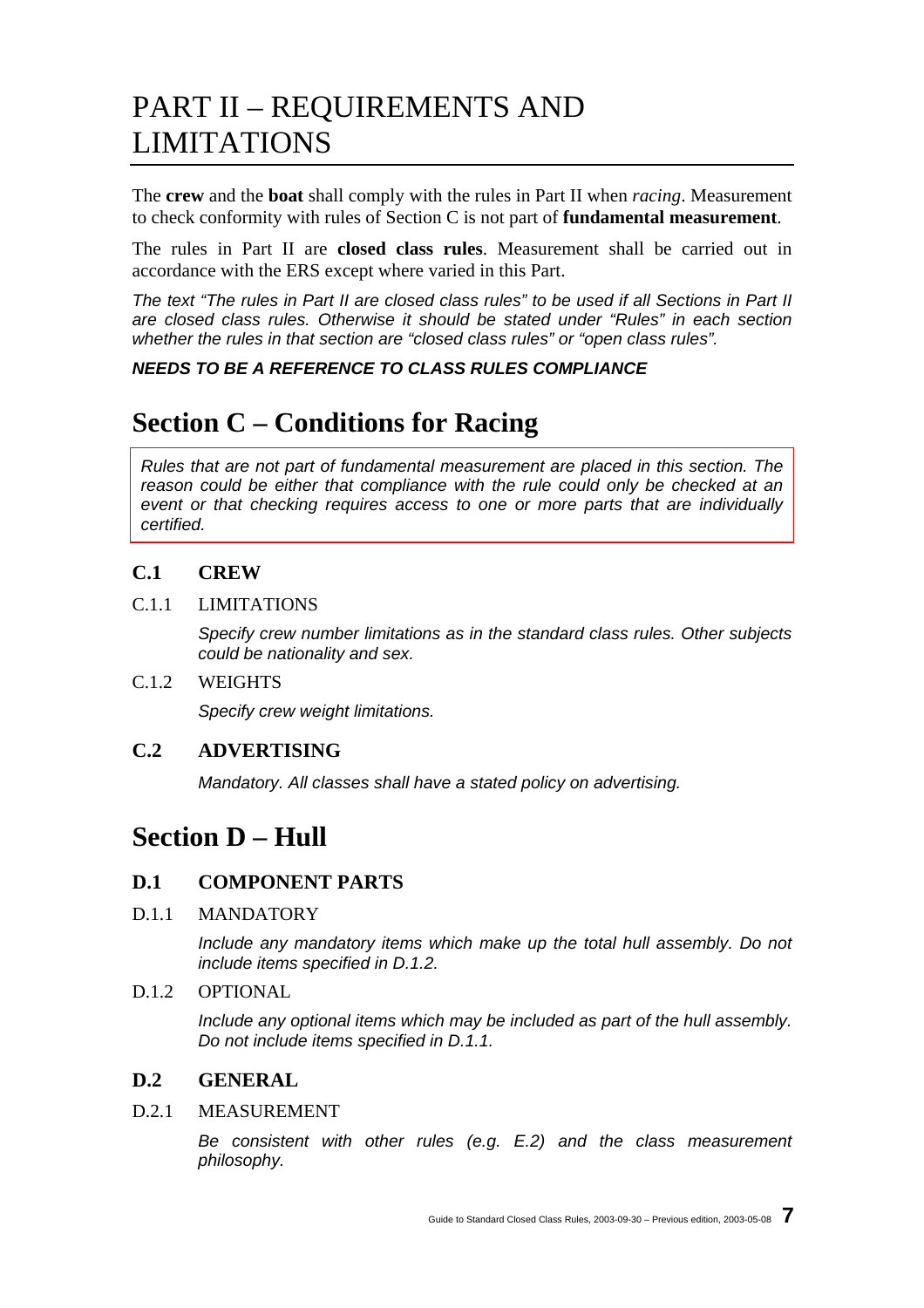#### **D.4 IDENTIFICATION**

 *On the inside or, in hulls with aft decks, the outside of the transom is preferable.* 

#### **D.5 MANUFACTURERS**

 *If ISAF licensing is not the case then the rule shall say so even if the class rules are closed. E.g. The manufacturer of the hull is optional./The hull manufacturer is optional.* 

 *It can be the case that even where no license is required by a manufacturer*, *moulds still need approval. E.g. Optimist.* 

#### **D.6 HULL SHELL**

#### D.6.1 MATERIALS

 *A list of materials shall only be included when the hull manufacturer is optional. In the case of licensed manufacturers the permitted materials will form part of the license and so should not be included here.* 

 *If different parts of a hull shell are required to be built from different materials then each part should have a separate rule. E.g.* 

- (a) The stem post shall be of oak
- (b) The transom shall be of GRP comprising E glass and polyester resin.

#### D.6.2 CONSTRUCTION

 *Specify the method of construction, e.g. moulding fabrication assembly etc. Again this should not be included when manufacture is only by license and again if different parts have different requirement then these should be in separate rules.* 

#### **D.7 DECK**

 *As D.6 except when non-licensed repairs are permitted in which case the details should be given in the non-licensed rule format.* 

#### **D.8 BUOYANCY TANKS**

 *As D.6 except when non-licensed repairs are permitted in which case the details should be given in the non-licensed rule format.* 

#### **D.9 GUNWALE RUBBING STRAKES**

 *As D.6 except when non-licensed repairs are permitted in which case the details should be given in the non-licensed rule format.* 

#### **D.10 BULKHEADS**

 *As D.6 except when non-licensed repairs are permitted in which case the details should be given in the non-licensed rule format.* 

#### **D.11 THWARTS**

 *As D.6 except when non-licensed repairs are permitted in which case the details should be given in the non-licensed rule format.*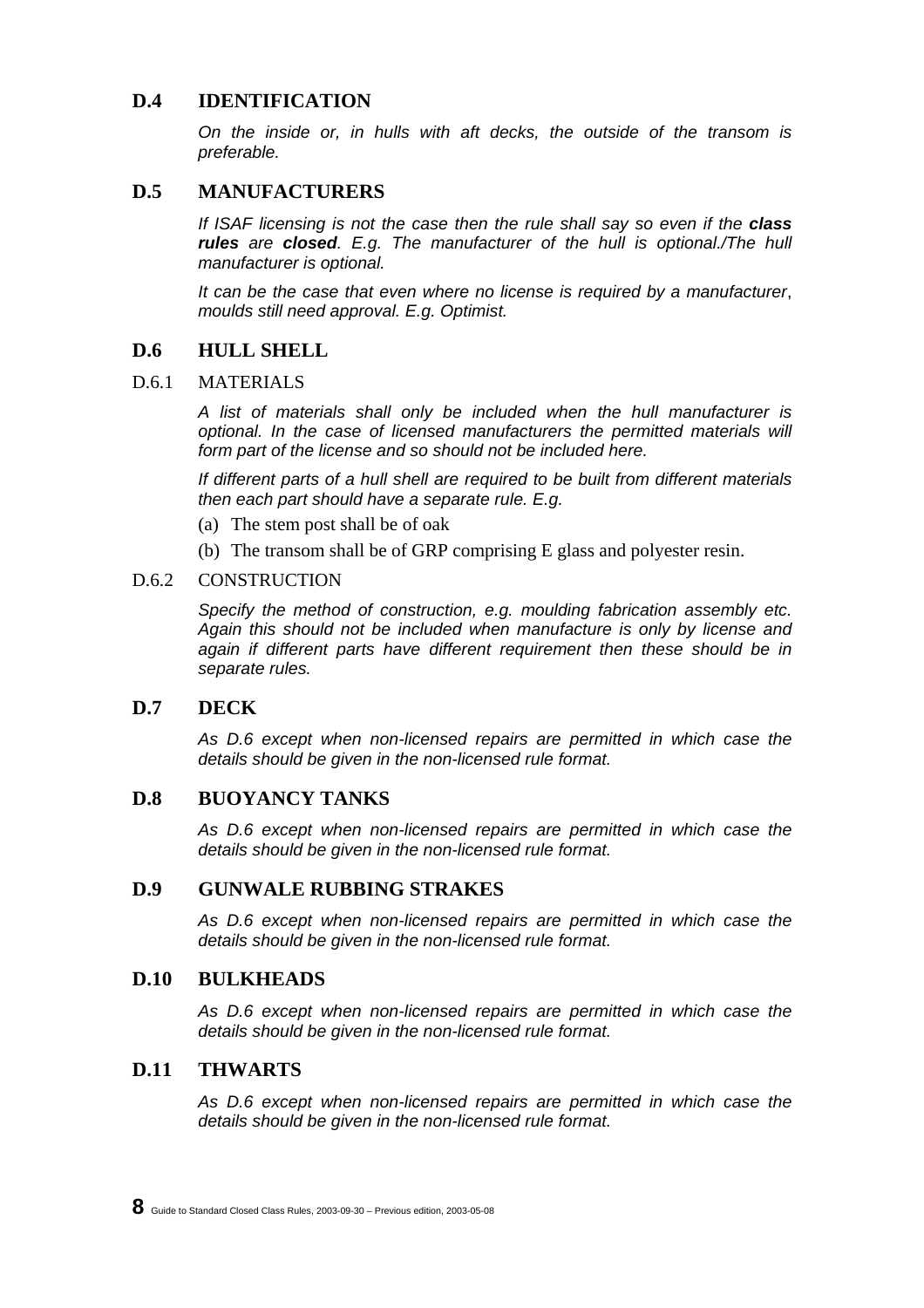# **D.12 HULL**

#### D.12.1 FITTINGS

 *The use of a measurement diagram is the preferred method of restricting the position of fittings. Consider how variations in the control dimensions will be allowed for and how precisely each position needs to be controlled, if at all. There are several possible formats:* 

Global all dimensions are  $\pm X$  mm

Sliding scale dimensions  $0 < 100$  are  $\pm X$  mm,  $100 < 1000$  are  $\pm Y$  mm etc

Specific each dimension is minimum X and maximum Y

 *Where it is not practical to include a measurement diagram the position of the fittings should be included in D.12.2.* 

- *(a) Include all mandatory fittings. Omit all fittings specified in D.12.1 (b).*
- *(b) Include all optional fittings. Omit all fittings specified in D.12.1 (a).*

#### D.12.2 DIMENSIONS

 *The limiting control dimensions of all mandatory items should be specified such that the item is correctly controlled. In formulating this consider how precisely the dimension needs to be controlled, if at all. For example, the width between mast partners will only be satisfactory if they fit the mast spar. Thus the mast spar width controls the partner width and there is no need for the rule.* 

 *Use of the three major axes of measurement is preferred (ERS H.2) when specifying dimensions.* 

#### D.12.3 HULL WEIGHT

#### D.12.4 HULL CORRECTOR WEIGHTS

 *The material, number, position and any requirements concerning marking should be included, each in a separate rule.* 

# **Section E – Hull Appendages**

### **E1 COMPONENT PARTS**

 *Identify the mandatory and the optional appendages. Consider if it would be better if the optional items were mandatory or not permitted.* 

#### **E2 GENERAL**

 *State what other measurement procedures apply. Ensure they are consistent with others used elsewhere.* 

#### **E3 KEEL/CENTREBOARD**

 *It is usual for a permanent part of the boat to comply always to the class rules in force at initial fundamental measurement but removable parts shall comply with the current class rules.*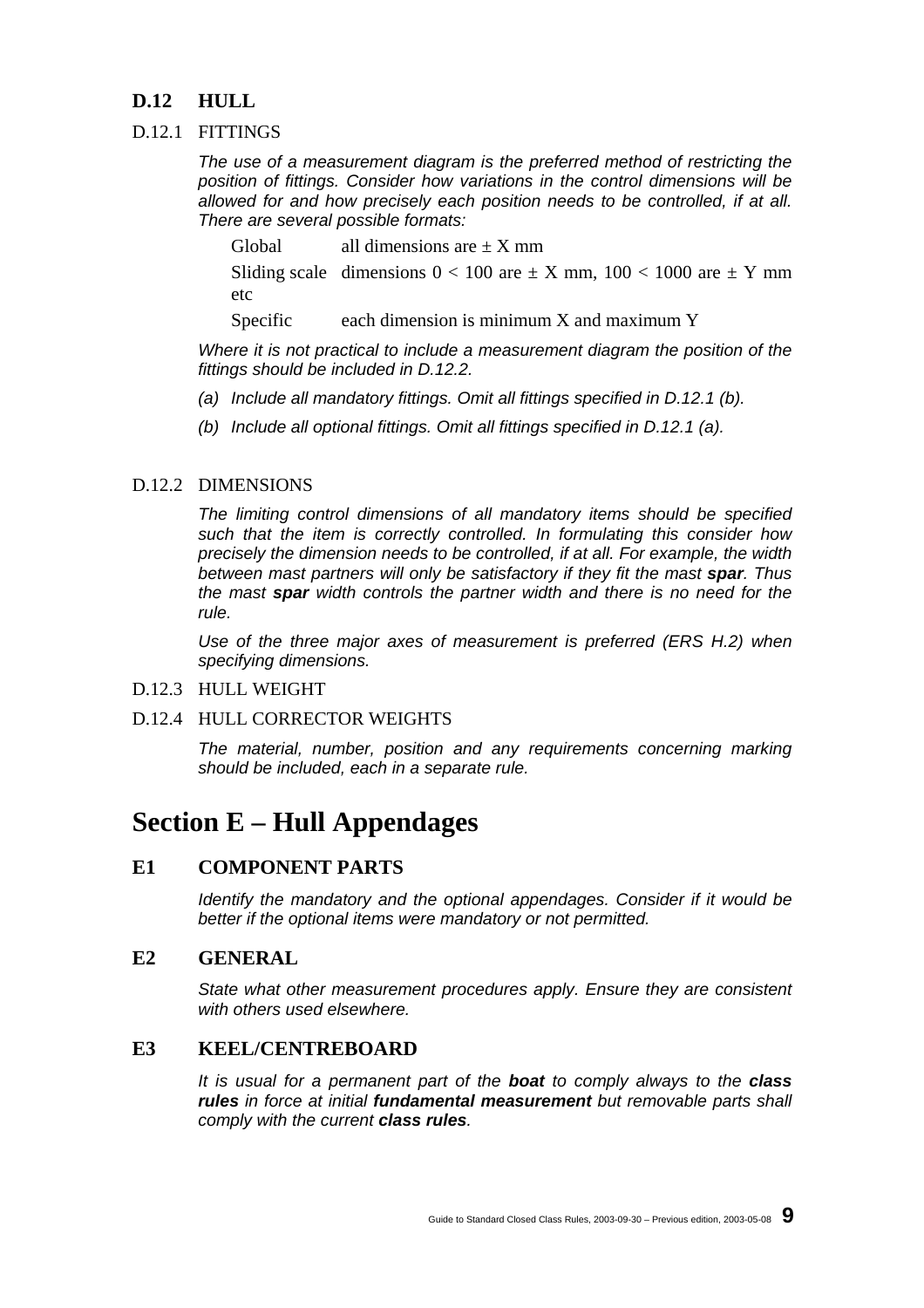*It will be usual to show a diagram of the component and its dimensions. It may be preferred to keep all diagrams in Section H.* 

# **E4 RUDDER BLADE, RUDDER STOCK AND TILLER**

 *Comments as for E3.* 

# **E5 OTHER MANDATORY ITEMS**

 *Comments as for E3.* 

#### **E6 OPTIONAL ITEMS**

 *Any restrictions for optional items should be included.* 

# **SECTION F – RIG**

# **F1 COMPONENT PARTS**

*Identify the mandatory and the optional parts. Consider if it would be better if the optional parts were mandatory or not permitted.* 

#### **F3 MAST**

 *Ensure all other permitted finishing treatments for the spar are included e.g. waxing, painting, powder coating.* 

 *Be aware that aluminium alloy need contain only 50%+ of aluminium. A more precise description may be required.* 

#### **F4 BOOM**

 *Comments as for F3* 

#### **F5 SPINNAKER POLE**

 *Comments as for F3* 

# **F6 STANDING RIGGING**

 *Ensure the material is specified correctly. "Stainless steel" includes a multitude of different alloys. If the cross section shape of the rigging is to be controlled it will be necessary to say what it shall be limited to.* 

#### **F7 RUNNING RIGGING**

 *Identify the mandatory and optional parts.* 

# **SECTION G – SAILS**

# **G1 COMPONENT PARTS**

 *Identify the mandatory and optional sails.*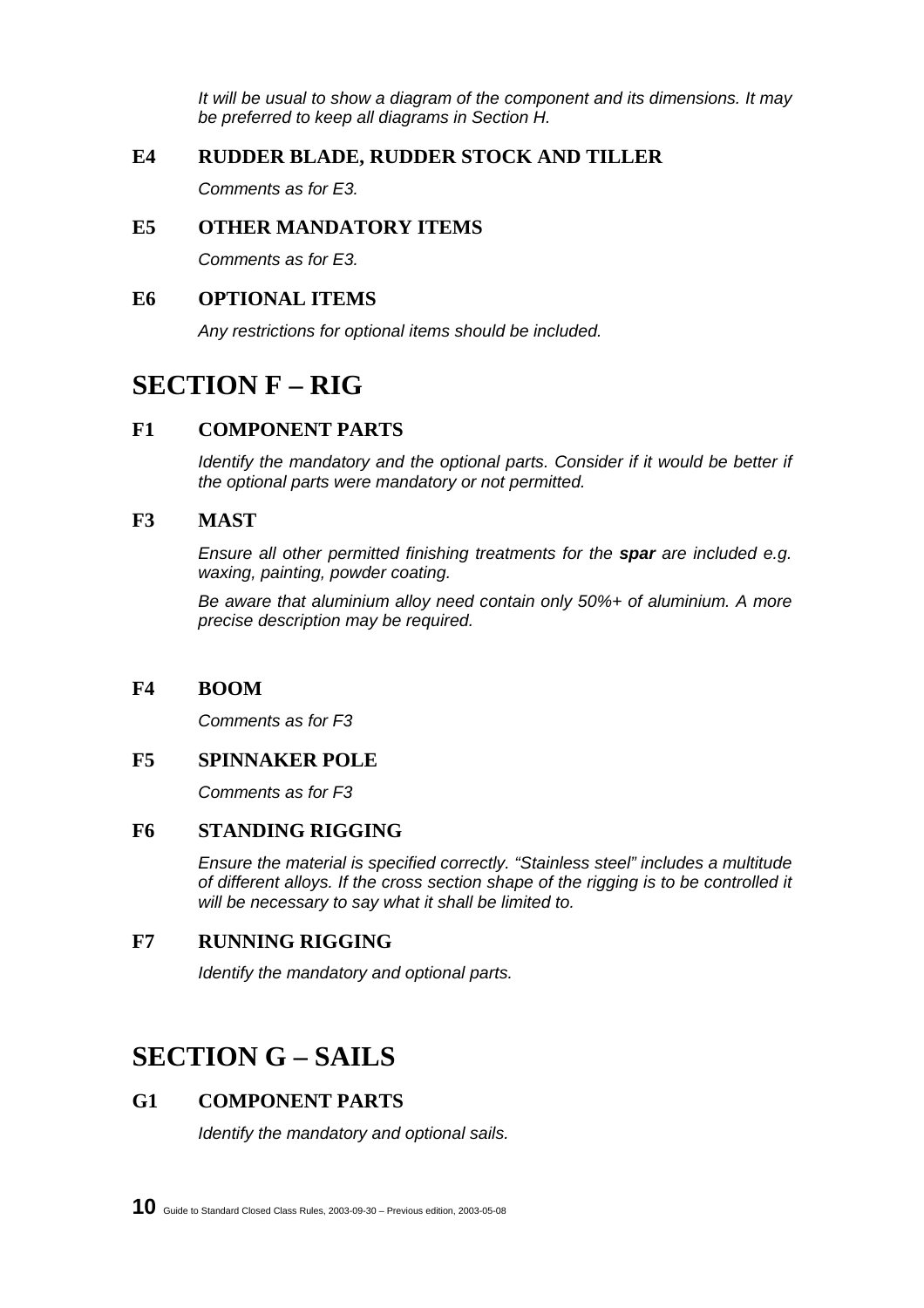### **G3 CERTIFICATION**

 *Thickness of sailcloth may be used as the criterion rather than weight. It can be more readily checked by the sailmaker and measurer.* 

#### **G5 MAINSAIL**

 *The common restrictions on mainsails are given but your class may specify any preferred type of construction and material.* 

 *Ensure that any additional control measurements are defined properly.* 

#### **G6 HEADSAIL**

 *Comments as for G5.* 

#### **G7 SPINNAKER**

 *Comments as for G5.*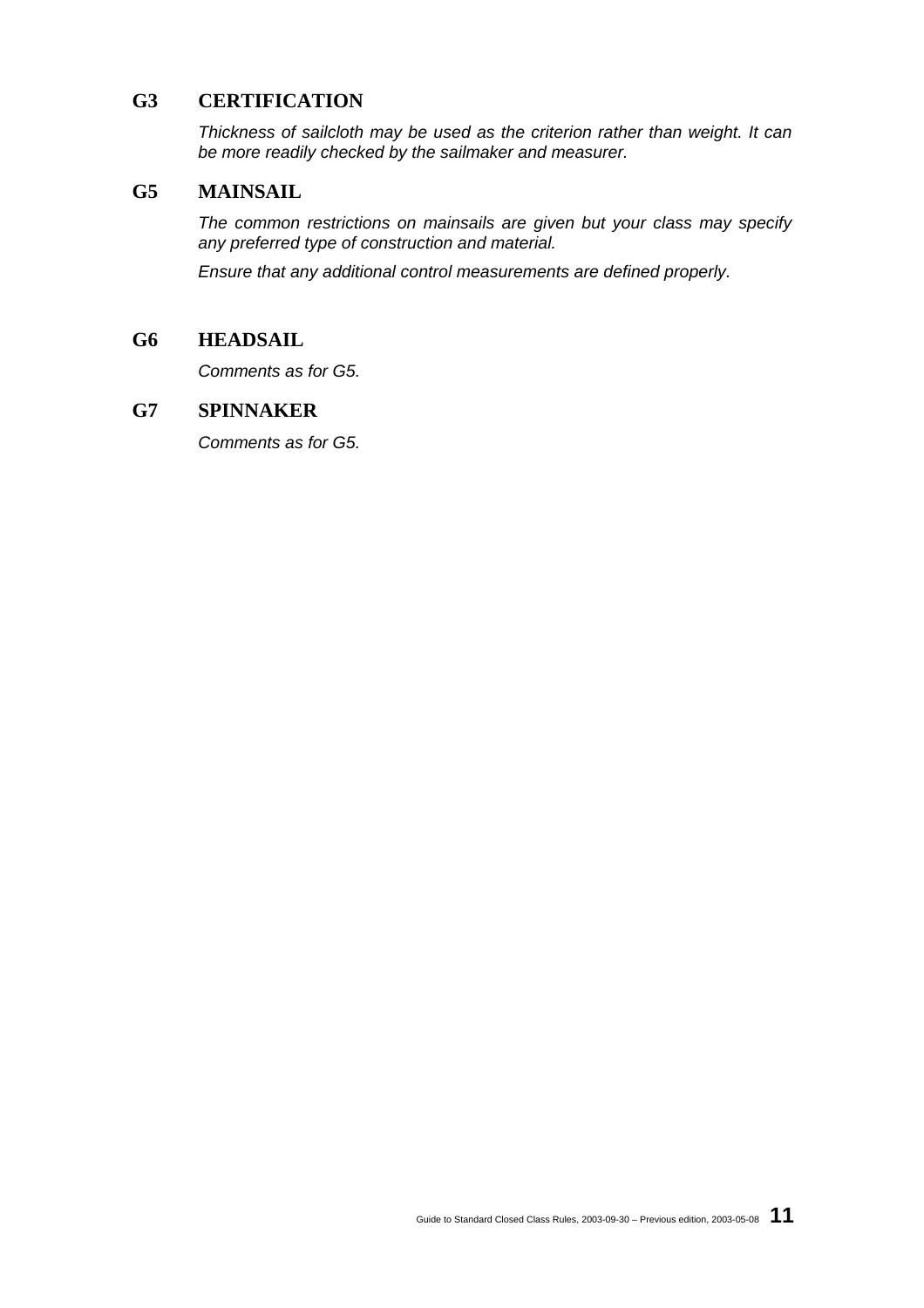# **SECTION H – PLANS**

# *PURPOSE*

*Plans are used to extend and support the class rules and contain material in diagrammatic form which, by virtue of its size, cannot be easily incorporated into the class rules document whether in physical or electronic form. They are nevertheless part of the class rules.* 

*They are distinct from building specifications. See below.* 

*Plans are used where a large number of dimensions need to be specified. They will be used at certification and fundamental measurement, but only very rarely at event measurement.* 

#### *USE*

*Consideration should be given to the part plans have to play in the specification of the equipment. As with diagrams there is often considerable scope for ambiguity – and therefore conflict and interpretation.* 

*For example, a set of vertical offsets from a datum line intended to specify the rocker line will actually be a set of points through which the true rocker line need pass (within the tolerances permitted for those points). What is to happen between those points?* 

*It is probably safest to assume that, even in closed class rules, unless the class rules say what is to happen between specified points, then designers and builders will consider those areas open to development and treat them as such.* 

#### *SCALE*

*If a plan is given a scale it may be inferred that all positions, dimensions and shapes are scaleable from that plan. Is this intended? It should be remembered that physical plans alter dimensionally (for this reason architects plans usually show that dimensions shall not be scaled from them).* 

#### *MEDIA & FORMAT*

*The preferred medium is … (correct reference to a CAD file) so that plans may be stored and transmitted electronically with minimal effort. The format should be any one of the ISO standards for ease of physical copying and storage.* 

#### *IDENTIFICATION*

*Reference the plans by code in Section H and identify the plans accordingly and by date of issue.* 

#### *AMENDMENTS*

Be aware that amendments to plans are **class rule** changes.

# *BUILDING SPECIFICATIONS*

#### *DEFINITION*

*Information in tabular or text form which describes the materials, techniques and practices to be used and the relevant tolerances which, by virtue of its size, cannot be*